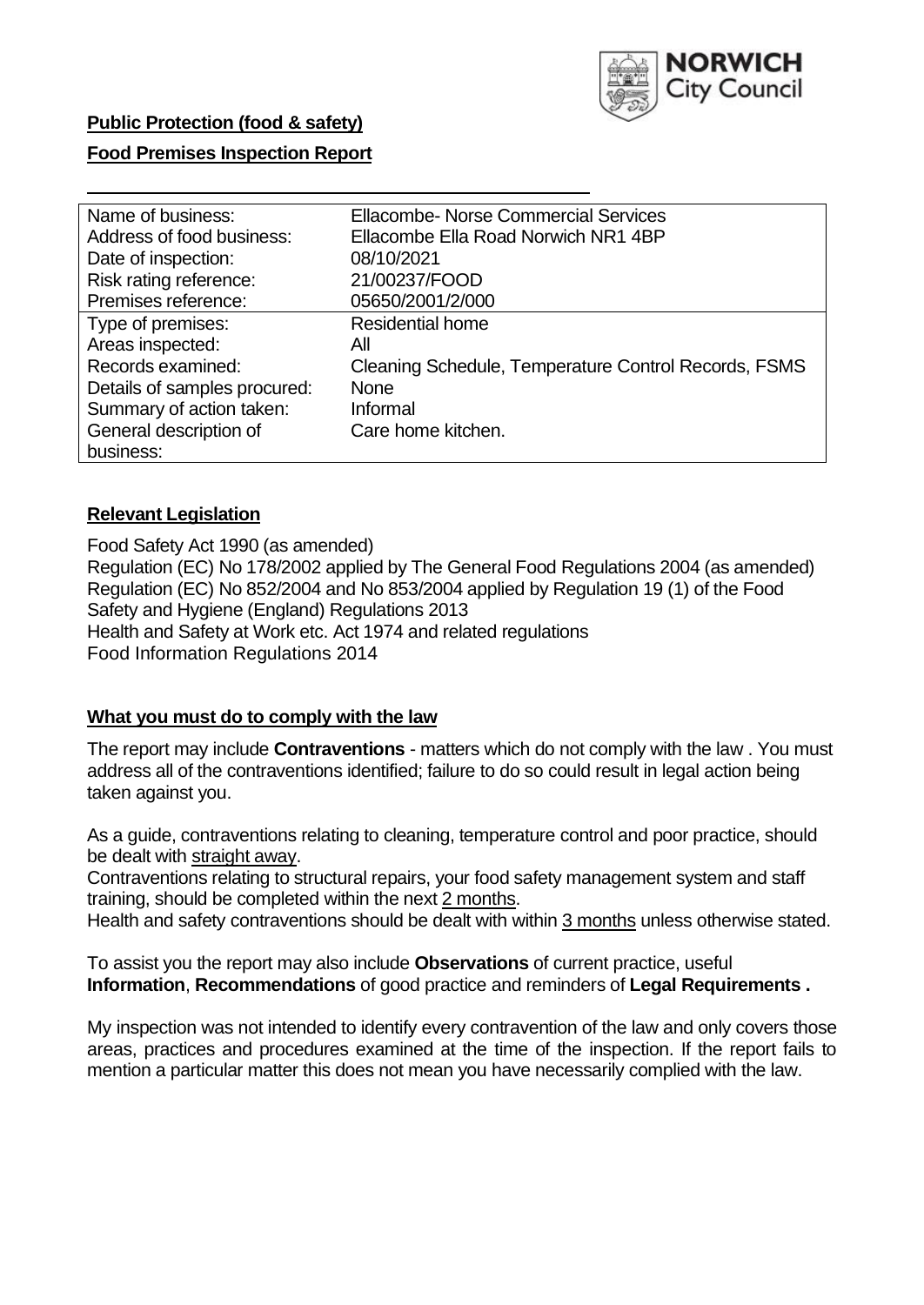# **FOOD SAFETY**

## **How we calculate your Food Hygiene Rating:**

The food safety section has been divided into the three areas which you are scored against for the hygiene rating: 1. food hygiene and safety procedures, 2. structural requirements and 3. confidence in management/control procedures. Each section begins with a summary of what was observed and the score you have been given. Details of how these scores combine to produce your overall food hygiene rating are shown in the table.

| <b>Compliance Area</b>                     |          |                |                | <b>You Score</b> |                |    |           |    |                |  |  |
|--------------------------------------------|----------|----------------|----------------|------------------|----------------|----|-----------|----|----------------|--|--|
| <b>Food Hygiene and Safety</b>             |          |                |                | $\Omega$         | 5              | 10 | 15        | 20 | 25             |  |  |
| <b>Structure and Cleaning</b>              |          |                | $\overline{0}$ | 5                | 10             | 15 | 20        | 25 |                |  |  |
| Confidence in management & control systems |          |                | $\bf{0}$       | 5                | 10             | 15 | 20        | 30 |                |  |  |
|                                            |          |                |                |                  |                |    |           |    |                |  |  |
| <b>Your Total score</b>                    | $0 - 15$ | 20             | $25 - 30$      |                  | $35 - 40$      |    | $45 - 50$ |    | > 50           |  |  |
| <b>Your Worst score</b>                    | 5        | 10             | 10             |                  | 15             |    | 20        |    |                |  |  |
|                                            |          |                |                |                  |                |    |           |    |                |  |  |
| <b>Your Rating is</b>                      | 5        | $\overline{4}$ | 3              |                  | $\overline{2}$ |    |           |    | $\overline{0}$ |  |  |

Your Food Hygiene Rating is 5 - a very good standard



## **1. Food Hygiene and Safety**

Food hygiene standards are high. You demonstrated a very good standard of compliance with legal requirements. You have safe food handling practices and procedures and all the necessary control measures to prevent cross-contamination are in place. Some minor contraventions require your attention. **(Score 5)**

## Contamination risks

**Contravention** The following exposed food to the general risk of cross-contamination with bacteria or allergens or its physical contamination with dirt, foreign objects or chemicals:

• worn chopping boards

**Observation** I was pleased to see you were able to demonstrate effective controls to prevent cross-contamination.

## Personal Hygiene

**Observation** I was pleased to see that standards of personal hygiene were high.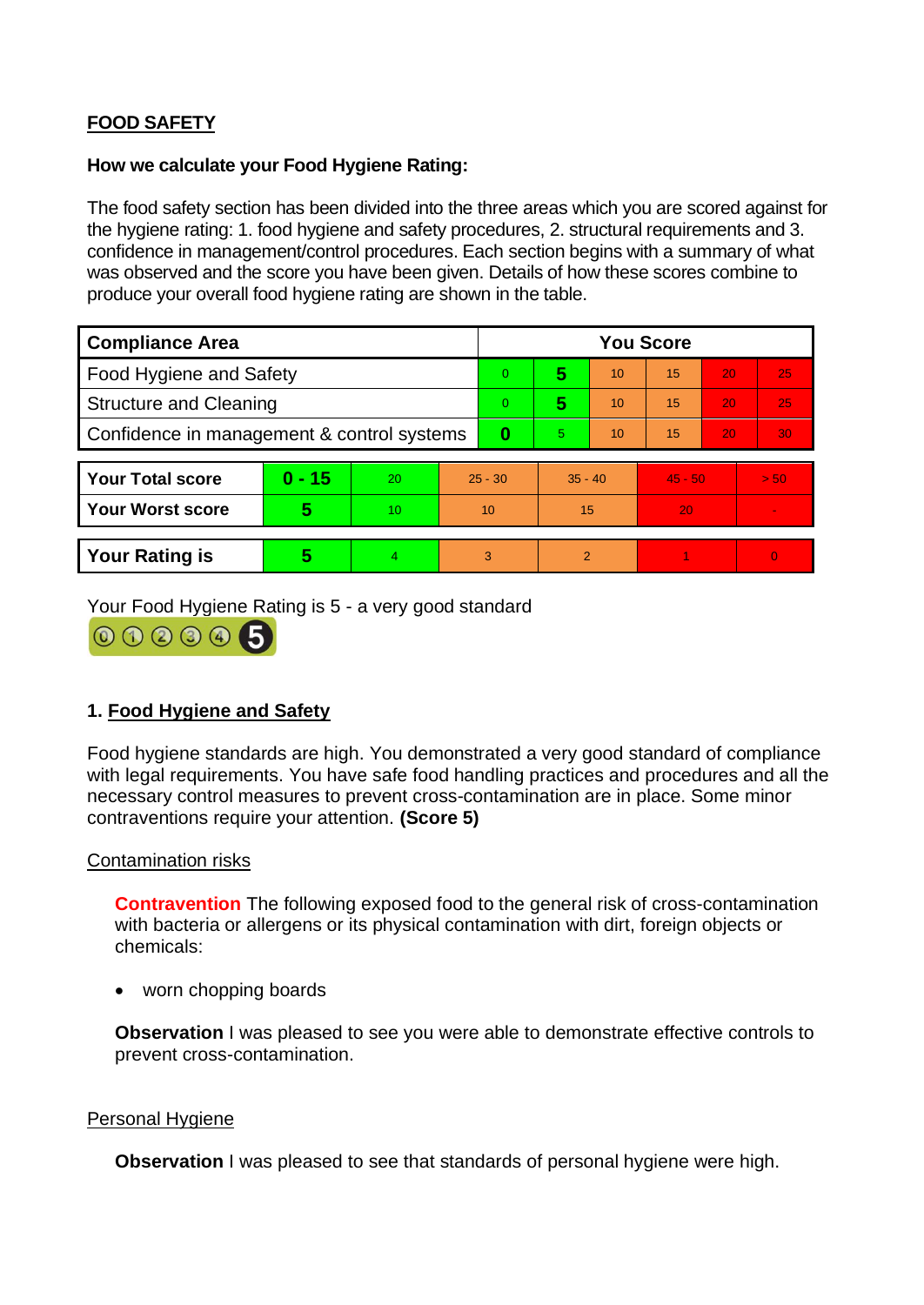## Temperature Control

**Observation** I was pleased to see you were able to limit bacterial growth and/or survival by applying appropriate temperature controls at points critical to food safety and that you were monitoring temperatures.

## **2. Structure and Cleaning**

The structure facilities and standard of cleaning and maintenance are all of a good standard and only minor repairs and/or improvements are required. Pest control and waste disposal provisions are adequate. The minor contraventions require your attention. **(Score 5)**

## Cleaning of Structure

**Contravention** The following items were dirty and require more frequent and thorough cleaning:

- behind and under equipment
- mastic joints behind sinks
- pipework near dishwasher.

## Cleaning of Equipment and Food Contact Surfaces

**Observation** You had dedicated equipment for the preparation of raw and ready-to-eat foods.

### **Maintenance**

**Contravention** The following had not been suitably maintained and must be repaired or replaced::

- rust/hard water marks steel racking under large washing up sink.
- broken/damaged fly screen.

## Facilities and Structural provision

**Observation** I was pleased to see the premises had been generally well maintained and that adequate facilities had been provided.

## **Confidence in Management**

A food safety management system is in place and you comply fully with the law. Hazards to food are understood properly controlled managed and reviewed. Your records are appropriate and being maintained. All your staff are suitably supervised and trained. You have a very good track record. **(Score 0)**

## Type of Food Safety Management System Required